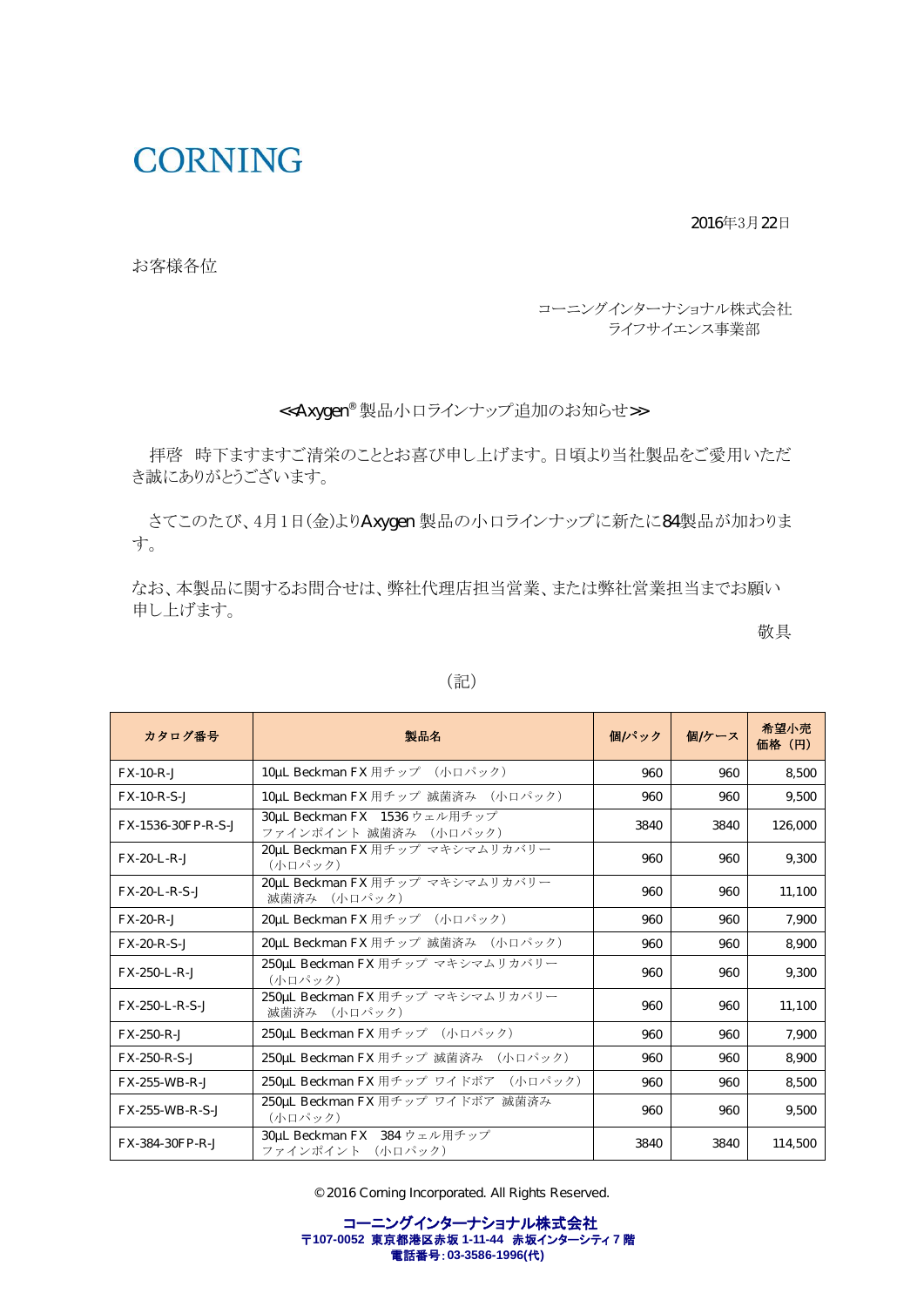| カタログ番号                | 製品名                                                                       | 個パック | 個/ケース | 希望小売<br>価格 (円) |
|-----------------------|---------------------------------------------------------------------------|------|-------|----------------|
| FX-384-30FP-R-S-J     | 30µL Beckman FX 384 ウェル用チップ<br>ファインポイント 滅菌済み (小ロパック)                      | 3840 | 3840  | 126,000        |
| FX-384-45FP-R-J       | 45µL Beckman FX 384 ウェル用チップ<br>ファインポイント (小口パック)                           | 3840 | 3840  | 114,500        |
| FX-384-45FP-R-S-J     | 45µL Beckman FX 384 ウェル用チップ<br>ファインポイント 滅菌済み (小ロパック)                      | 3840 | 3840  | 126,000        |
| FX-384-L-R-J          | 30µL Beckman FX 用チップ マキシマムリカバリー<br>(小口パック)                                | 3840 | 3840  | 116,400        |
| FX-384-L-R-S-J        | 30µL Beckman FX 用チップ マキシマムリカバリー<br>滅菌済み (小口パック)                           | 3840 | 3840  | 128,000        |
| FX-384-R-J            | 30µL Beckman FX 用チップ (小ロパック)                                              | 3840 | 3840  | 95,000         |
| FX-384-R-S-J          | 30µL Beckman FX 用チップ 滅菌済み (小ロパック)                                         | 3840 | 3840  | 104,500        |
| FX-384-XL-L-R-J       | 50µL Beckman FX 384 ウェル用チップ ロングタイプ<br>マキシマムリカバリー ファインポイント (小口パック)         | 3840 | 3840  | 117,200        |
| FX-384-XL-L-R-S-J     | 50uL Beckman FX 384 ウェル用チップ ロングタイプ<br>マキシマムリカバリー ファインポイント 滅菌済み<br>(小口パック) | 3840 | 3840  | 128,900        |
| FX-384-XL-R-J         | 50µL Beckman FX 384 ウェル用チップ ロングタイプ<br>ファインポイント (小口パック)                    | 3840 | 3840  | 101,300        |
| FX-384-XL-R-S-J       | 50µL Beckman FX 384 ウェル用チップ ロングタイプ<br>ファインポイント 滅菌済み (小ロパック)               | 3840 | 3840  | 111,500        |
| FX-50-L-R-J           | 50µL Beckman FX 用チップ マキシマムリカバリー<br>(小口パック)                                | 960  | 960   | 9.300          |
| FX-50-L-R-S-J         | 50uL Beckman FX 用チップ マキシマムリカバリー<br>滅菌済み (小口パック)                           | 960  | 960   | 11,100         |
| <b>FX-50-R-J</b>      | 50µL Beckman FX 用チップ (小ロパック)                                              | 960  | 960   | 7,900          |
| <b>FX-50-R-S-J</b>    | 50µL Beckman FX 用チップ 滅菌済み (小ロパック)                                         | 960  | 960   | 8,900          |
| <b>FXF-10-R-S-J</b>   | 10µL Beckman FX 用チップ フィルター付き 滅菌済み<br>(小口パック)                              | 960  | 960   | 16,000         |
| FXF-165-WB-R-S-J      | 165µL Beckman FX 用チップ ワイドボア<br>フィルター付き 滅菌済み (小ロパック)                       | 960  | 960   | 16,000         |
| FXF-180-L-R-S-J       | 165µL Beckman FX 用チップ マキシマムリカバリー<br>フィルター付き 滅菌済み (小ロパック)                  | 960  | 960   | 17,800         |
| <b>FXF-180-R-S-J</b>  | 165µL Beckman FX 用チップ マキシマムリカバリー<br>フィルター付き 滅菌済み (小ロパック)                  | 960  | 960   | 16,000         |
| <b>FXF-20-L-R-S-J</b> | 20µL Beckman FX 用チップ マキシマムリカバリー<br>フィルター付き 滅菌済み (小ロパック)                   | 960  | 960   | 17,800         |
| <b>FXF-20-R-S-J</b>   | 20µL Beckman FX 用チップ フィルター付き 滅菌済み<br>(小口パック)                              | 960  | 960   | 16,000         |
| FXF-384-30FP-R-S-J    | 30µL Beckman FX 384 ウェル用チップ<br>ファインポイント フィルター付き 滅菌済み<br>(小口パック)           | 3840 | 3840  | 170,000        |
| FXF-384-L-R-S-J       | 30µL Beckman FX 384 ウェル用チップ マキシマムリ<br>カバリー フィルター付き 滅菌済み (小ロパック)           | 3840 | 3840  | 146,300        |
| FXF-384-R-S-J         | 30µL Beckman FX 384 ウェル用チップ フィルター付<br>き 滅菌済み (小ロパック)                      | 3840 | 3840  | 140,000        |
| FXF-384-XL-R-S-J      | 30µL Beckman FX 384 ウェル用チップ ロングタイプ<br>滅菌済み (小口パック)                        | 3840 | 3840  | 146,300        |
| FXF-50-L-R-S-J        | 50µL Beckman FX 用チップ マキシマムリカバリー<br>フィルター付き 滅菌済み (小ロパック)                   | 960  | 960   | 17,800         |
| <b>FXF-50-R-S-J</b>   | 50µL Beckman FX 用チップ フィルター付き 滅菌済み<br>(小口パック)                              | 960  | 960   | 16,000         |
| EV-100-R-J            | 100µL Tecan Freedom EVO/Caliper Zephyr 用チップ<br>(小口パック)                    | 960  | 960   | 14,300         |
| EV-200-R-J            | 200µL Tecan Freedom EVO/Caliper Zephyr 用チップ<br>(小口パック)                    | 960  | 960   | 14,300         |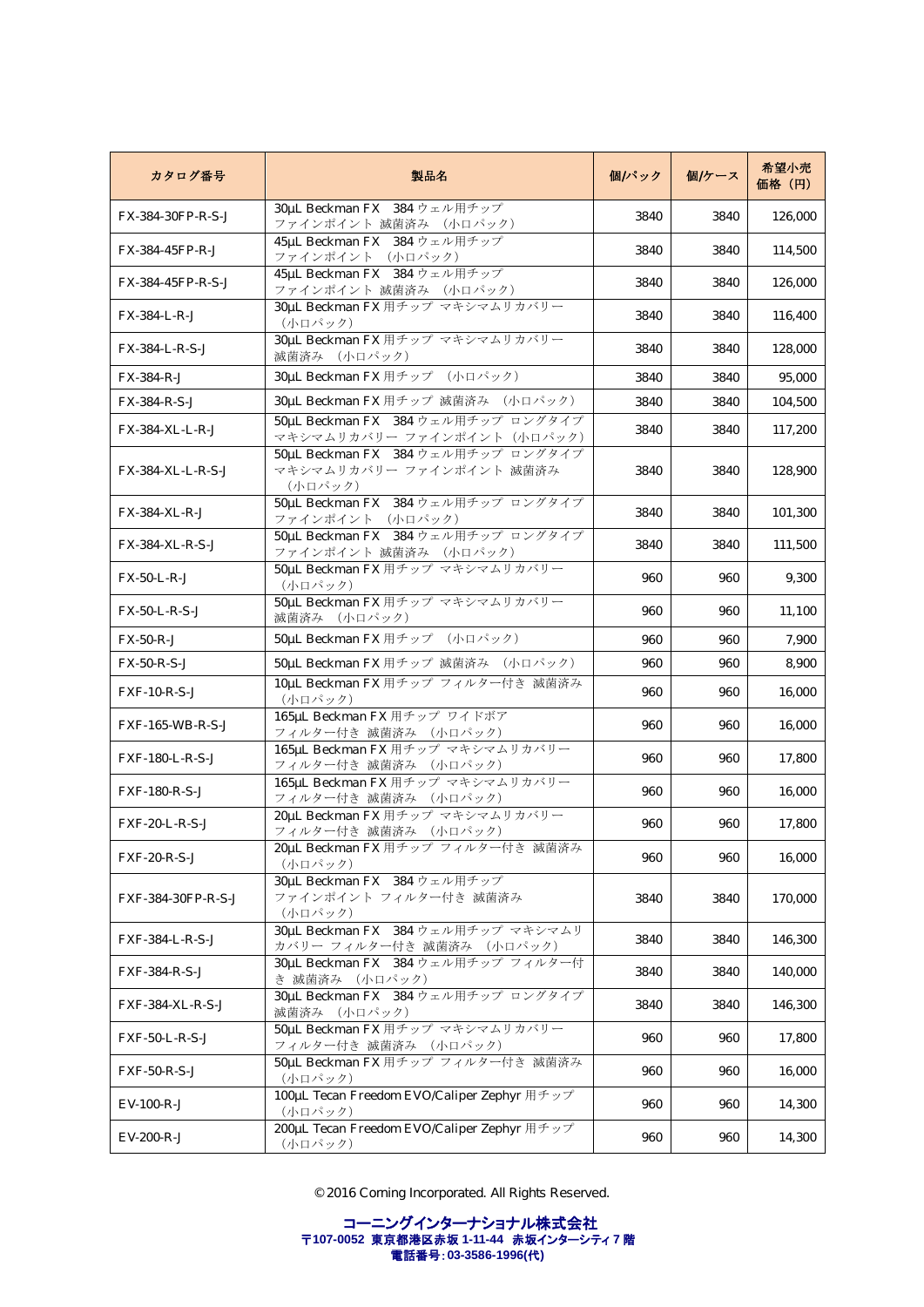| カタログ番号           | 製品名                                                                                         | 個パック | 個/ケース | 希望小売<br>価格 (円) |
|------------------|---------------------------------------------------------------------------------------------|------|-------|----------------|
| EV-200-R-S-J     | 200µL Tecan Freedom EVO/Caliper Zephyr 用チップ<br>減菌済み (小ロパック)                                 | 960  | 960   | 14,900         |
| EV-50-R-J        | 50µL Tecan Freedom EVO/Caliper Zephyr 用チップ<br>(小口パック)                                       | 960  | 960   | 14,500         |
| EV-50-R-S-J      | 50µL Tecan Freedom EVO/Caliper Zephyr 用チップ<br>減菌済み (小口パック)                                  | 960  | 960   | 15,000         |
| EVF-100-R-S-J    | 100µL Tecan Freedom EVO/Caliper Zephyr 用チップ<br>フィルター付き 滅菌済み (小ロパック)                         | 960  | 960   | 17,400         |
| EVF-180-R-S-J    | 180µL Tecan Freedom EVO/Caliper Zephyr 用チップ<br>フィルター付き 滅菌済み (小ロパック)                         | 960  | 960   | 17,400         |
| EVF-205-WB-R-S-J | 180µL SBS 規格 Zymark/Caliper<br>PapidPlate/SciClone/Zephy 用チップ ワイドボア<br>フィルター付き 滅菌済み (小ロパック) | 960  | 960   | 25,000         |
| EVF-50-R-S-J     | 50µL Tecan Freedom EVO/Caliper Zephyr 用チップ<br>フィルター付き 滅菌済み (小ロパック)                          | 960  | 960   | 17,400         |
| ZT-100-L-R-J     | 100µL Zymark 用チップ マキシマムリカバリー<br>(小口パック)                                                     | 960  | 960   | 8,300          |
| ZT-100-L-R-S-J   | 100µL Zymark 用チップ マキシマムリカバリー<br>滅菌済み (小ロパック)                                                | 960  | 960   | 9,200          |
| ZT-100-R-J       | 100µL Zymark 用チップ (小ロパック)                                                                   | 960  | 960   | 7,100          |
| ZT-100-R-S-J     | 100µL Zymark 用チップ 滅菌済み (小ロパック)                                                              | 960  | 960   | 7,800          |
| ZT-200-L-R-S-J   | 200µL Zymark 用チップ マキシマムリカバリー<br>減菌済み (小口パック)                                                | 960  | 960   | 9,200          |
| ZT-200-R-J       | 200µL Zymark 用チップ (小ロパック)                                                                   | 960  | 960   | 7,100          |
| ZT-200-R-S-J     | 200µL Zymark 用チップ 滅菌済み (小ロパック)                                                              | 960  | 960   | 7,800          |
| ZT-50-R-J        | 50µL Zymark 用チップ (小ロパック)                                                                    | 960  | 960   | 7,100          |
| ZT-50-R-S-J      | 50µL Zymark 用チップ 滅菌済み (小ロパック)                                                               | 960  | 960   | 7,800          |
| ZTF-100-L-R-S-J  | 100µL Zymark 用チップ マキシマムリカバリー<br>フィルター付き 滅菌済み (小ロパック)                                        | 960  | 960   | 19,600         |
| ZTF-100-R-S-J    | 100µL Zymark 用チップ フィルター付き 滅菌済み<br>(小口パック)                                                   | 960  | 960   | 17,700         |
| ZTF-200-L-R-S-J  | 170µL Zymark 用チップ マキシマムリカバリー<br>フィルター付き 滅菌済み (小ロパック)                                        | 960  | 960   | 19,600         |
| ZTF-200-R-S-J    | 170µL Zymark 用チップ フィルター付き 滅菌済み<br>(小口パック)                                                   | 960  | 960   | 17,700         |
| ZTF-50-R-S-J     | 50µL Zymark 用チップ フィルター付き 滅菌済み<br>(小口パック)                                                    | 960  | 960   | 17,700         |
| FDSS-384-BK-R-J  | 50µI Hamamatsu FDSS 6000 用チップ 黒<br>(小口パック)                                                  | 3840 | 3840  | 83,300         |
| FDSS-1536-BK-R-J | 50µI Hamamatsu FDSS 7000 用チップ 黒<br>(小口パック)                                                  | 3840 | 3840  | 83,300         |
| SCT-050-C-J      | 0.5mL コニカル底スクリューキャップチューブ<br>O リング付きキャップ 透明 (小ロパック)                                          | 500  | 500   | 12,700         |
| SCT-050-C-S-J    | 0.5mL コニカル底スクリューキャップチューブ<br>Oリング付きキャップ (小ロパック)                                              | 500  | 500   | 14,400         |
| SCT-050-A-S-J    | 0.5mL コニカル底スクリューキャップチューブ<br>Oリング付きキャップ (小ロパック)                                              | 500  | 500   | 15,300         |
| SCT-050-SS-C-J   | 0.5mL 自立型スクリューキャップチューブ<br>Oリング付きキャップ 透明 (小ロパック)                                             | 500  | 500   | 12,700         |
| SCT-050-SS-C-S-J | 0.5mL 自立型スクリューキャップチューブ<br>Oリング付きキャップ (小ロパック)                                                | 500  | 500   | 14,400         |
| SCT-050-SS-A-S-J | 0.5mL 自立型スクリューキャップチューブ<br>Oリング付きキャップ (小口パック)                                                | 500  | 500   | 15,300         |
| SCT-150-C-J      | 1.5mL コニカル底スクリューキャップチューブ<br>○リング付きキャップ 透明 (小ロパック)                                           | 500  | 500   | 12,700         |